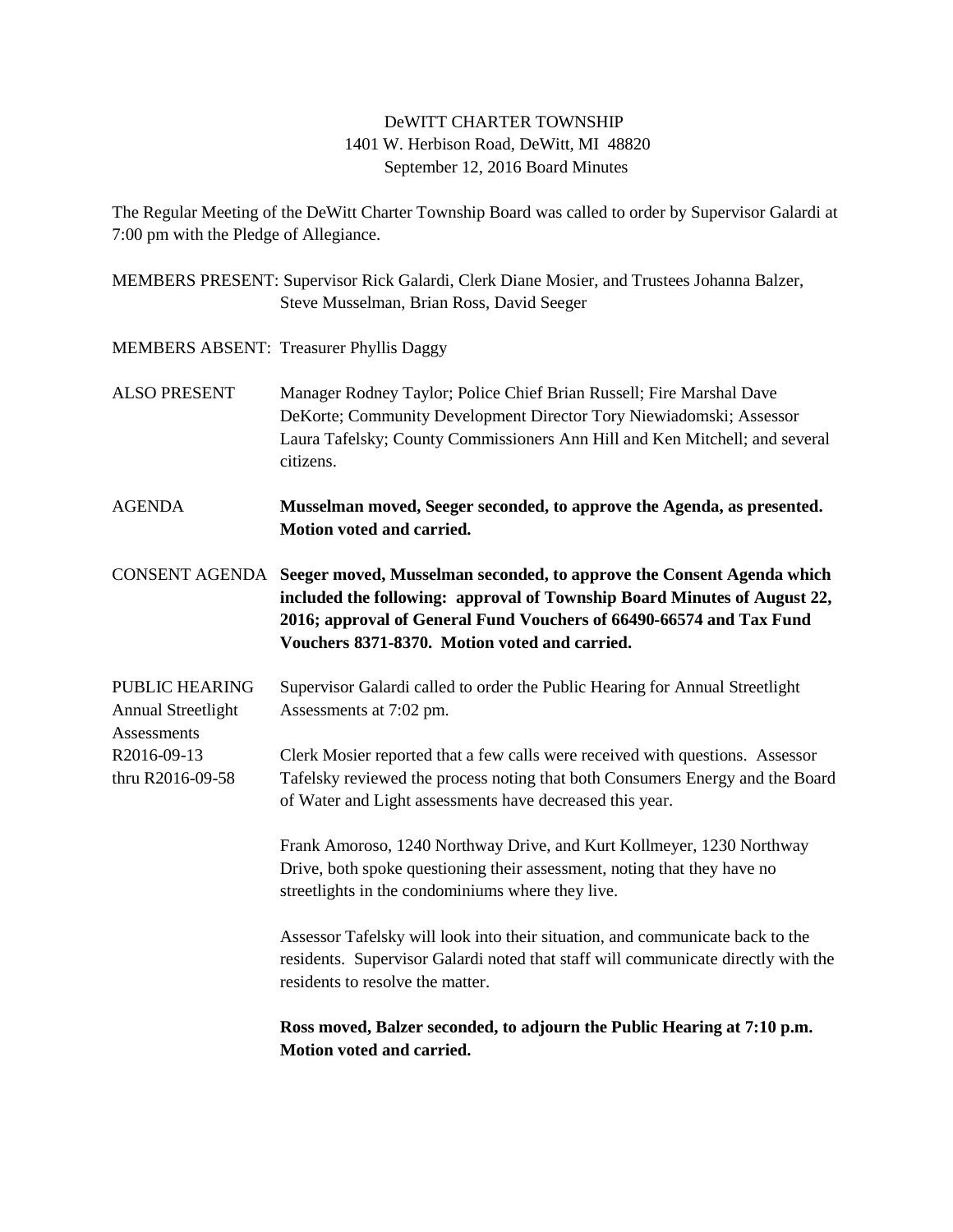> **Mosier moved, Seeger seconded, to adopt Resolutions R2016-09-13 through R2016-09-58 establishing the 2016 Streetlighting Assessments.**

**AYES: Balzer, Ross, Mosier, Galardi, Seeger, Musselman NAYS:** None **Motion carried.** 

PUBLIC COMMENT Arnold Dunchock, 1011 W. Round Lake Road and Mark Beatee, 202 Bingham Road, spoke regarding property located at 11280 S US27 in DeWitt Township. He stated that the property in question apparently has violations, documented in citation letters from Gary Cypher, the Township's Code Enforcement Officer. He has also been informed by the Planning Office that if the buildings are torn down, he would not be able to rebuild at the site because there are no public utilities, leaving one to determine that the Board does not want development in the northern tier of the Township. So, if they cannot tear down and rebuild, and the property has compliance issues, what are they to do with their investment? He indicated that Mr. Beatee is fearful that he will be incarcerated after a court hearing because of a dangerous building violation.

> Supervisor Galardi stated that development is regulated by the zoning ordinance, and we have never said that we do not want development in the northern tier, but the lack of public utilities limits development. Supervisor Galardi suggested that the property owners continue to work with the Planning Office to find solutions to this situation. He pointed out that the Township takes safety issues very seriously.

PRESENTATIONS Katheryn Burkholder provided information regarding a project that Consumers Consumers Energy Energy will be doing in 2017. It involves replacing meters within the Township Upgrading Meter for both gas and electric that will transmit usage information to a satalite on a Technology daily basis. She explained what Consumers will do to communicate with the public/rate payers and answered questions from the Board. Supervisor Galardi thanked Ms. Burkholder for the information and their well thought out plan for communicating with our residents. Clinton County Dept. Kate Neese, Clinton County Waste Management Director, discussed county wide

of Waste Mgt recycling efforts, and provided details about how local collection events are changing. She also explained changes to the upcoming event that will be held in DeWitt Township this next Saturday.

## COMMISSIONER County Commissioners Hill and Mitchell provided information about current REPORT Clinton County issues.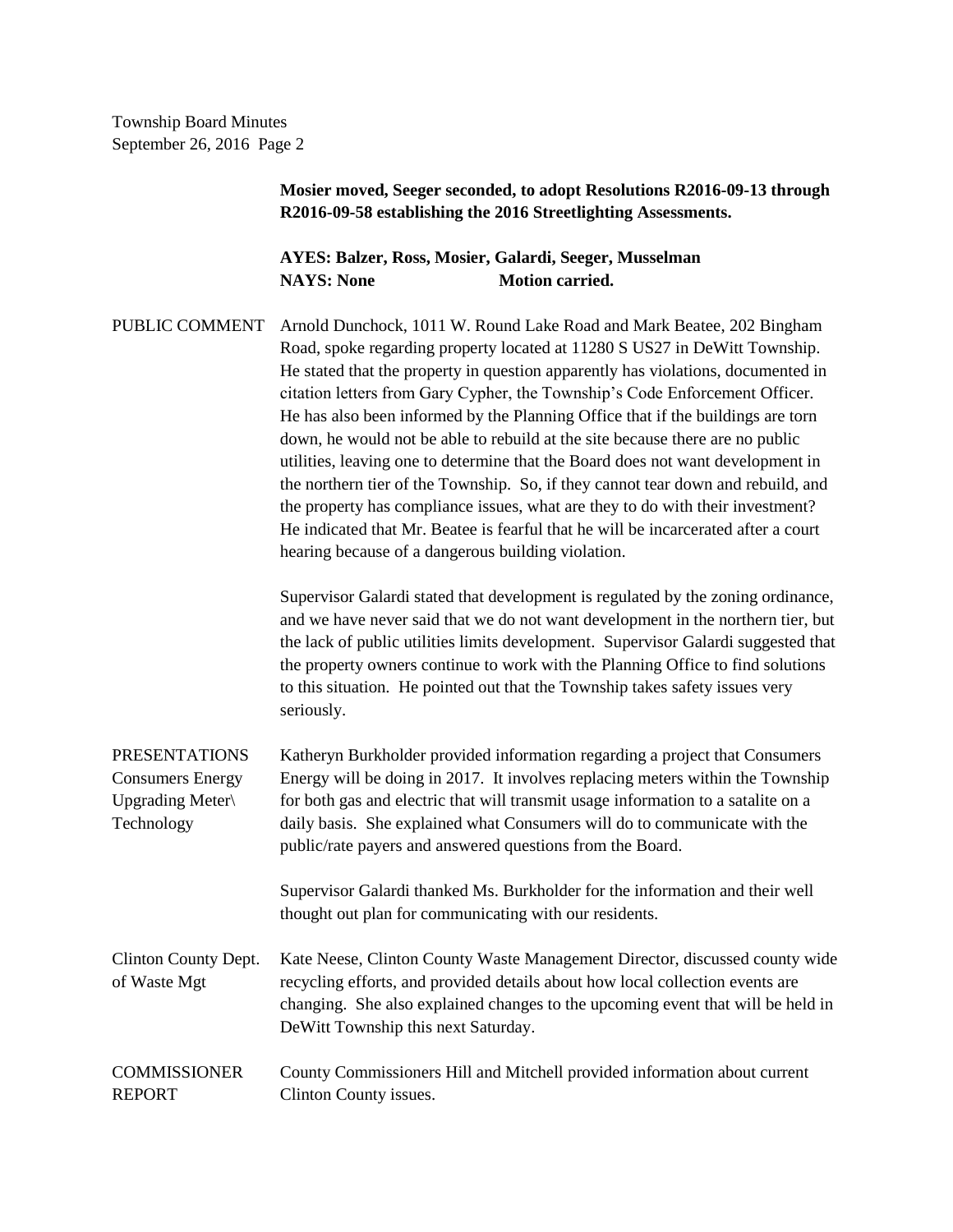CORRESPONDENCE Correspondence included the following: Notice of Review of Apportionments from the Clinton County Drain Commissioner; Notice of Hearings from Consumers Energy; Planning Commission Resolution adopting the 2017 CIP; Activity Report. UNFINISHED None. NEW BUSINESS Manager Taylor reviewed his memo dated September 9, 2016, explaining the C2AE Amdt 2/Old the details of the proposed Amendment 2 for Professional Services with C2AE US27 Project for the Old US-27 Project. **Musselman moved, Mosier seconded, to authorize the Township Clerk to execute the Amendment 2 for Professional Services with C2AE relating to the additional construction management of the Old US-27 Project, in an amount not to exceed \$15,000 Motion voted and carried.** C2AE Amendment/ Manager Taylor reviewed his memo, dated September 9, 2016, explaining the Herbison Road need for this amendment, since the Board has determined to move Phase II of the Pathway Project Herbison Road Pathway Project into the same time frame as Phase I. The project Funding was also discussed. **Musselman moved, Balzer seconded, to authorize the Township Clerk to execute Amendment 1 for Professional Services with C2AE for the creation of design and bidding documents related to the Herbison Road Shared Use Pathway Project, in an amount not to exceed \$78,800. Motion voted and carried. Musselman moved, Mosier seconded, to approve the following budget adjustment: \$78,800 to 101-446-977-950 (Roads-Capital Exp. NMT) from 101-000-380-000 (425 Reserves). Motion voted and carried.** Sanitary Manhole Manager Taylor's memo, dated September 9, 2016, explained that as part of the Rehabilitation S2 Grant and the Sewer Rehab Plan, 36 manholes have been identified for Repairs. The project methodology and the bid process were discussed. **Ross moved, Balzer seconded, to authorize the Township Clerk to execute the Notice of Award for the 2016 Sanitary Manhole Rehabilitation Project, which will award the project to D.A. Van Dam & Associates in an amount not to exceed \$74,072 plus a contingency of \$3,704. Motion voted and carried.**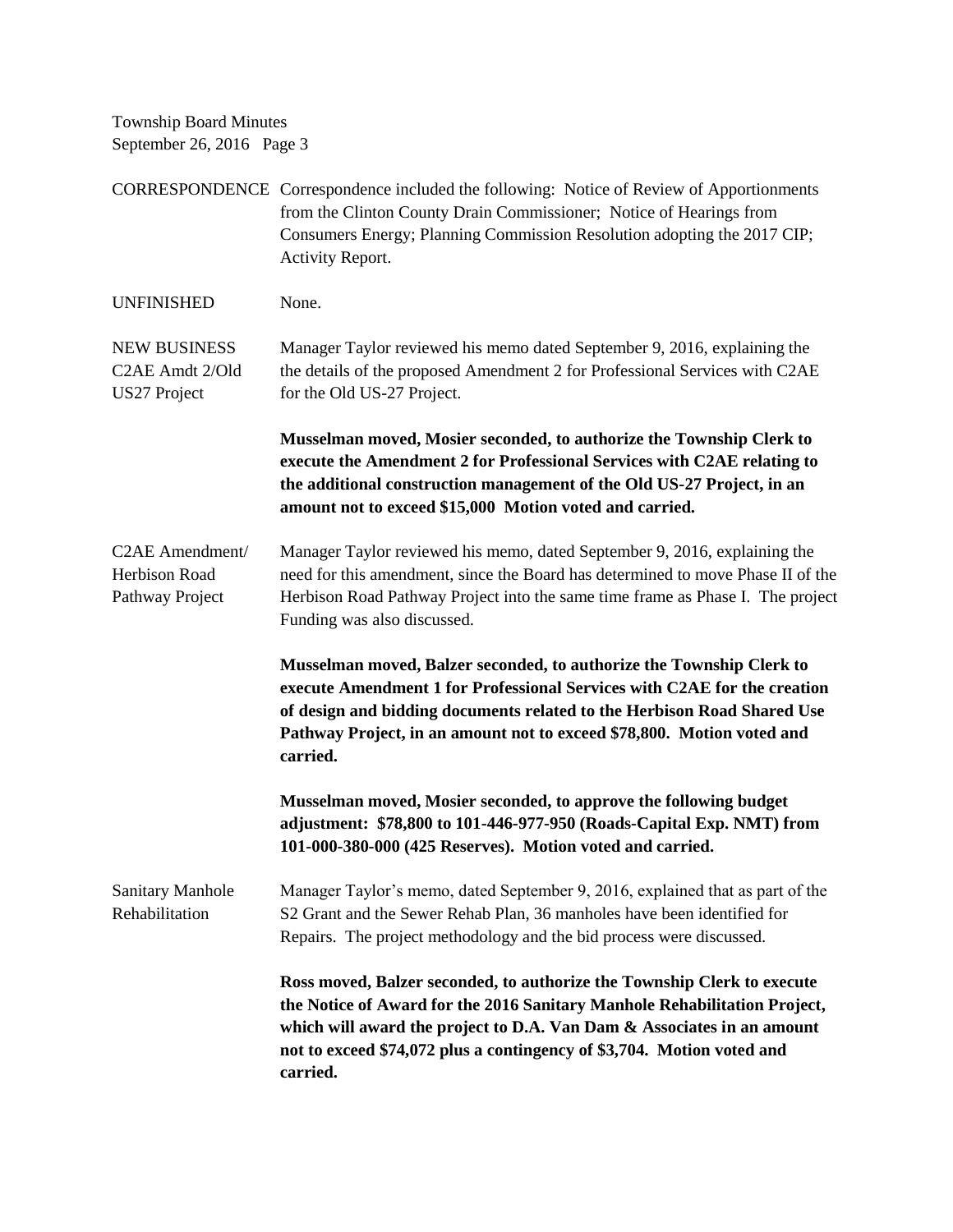MS4/Tri-County Agmt **Ross moved, Balzer seconded, to authorize the Township Manager to execute the Agreement of Funding Agreement between Tri-County Regional Planning Commission and DeWitt Charter Township for assistance in managing the Township's Phase II Stormwater Management requirements, in an amount not to exceed \$3,000. Motion voted and carried.** Revocation of Community Development Director provided addition correspondence from the Commercial Rehab property owner. Exemption **Seeger moved, Mosier seconded, to adopt Resolution R2016-09-12 for revocation of Commercial Rehabilitation Tax Exemption Certificate #C204- 009 evidenced as parcel 050-028-400-045-50 for property located at 15694 S. US27 that was originally issued to Brad J. Thelen, and subsequently transferred to New Interest properties, LLC, based on a finding that International Union Elevator Constructors identified as the new owner of the property has not requested from DeWitt Charter Township as the local governmental unit for a commercial rehabilitation exemption certificate transfer or assignment and DeWitt Charter Township finds that the holder of the commercial rehabilitation exemption certificate has not provided in good faith with the operation of the qualified facility in a manner consistent with the purposes of this act and in the absence of circumstances that are beyond the control of the holder of the exemption certificate. AYES: Seeger, Galardi, Mosier, Ross, Balzer, Musselman NAYS: None Motion carried.** Support Emergency **Seeger moved, Ross seconded, to readopt the Support Emergency**  Operations Plan **Operations Plan for DeWitt Charter Township and that a copy of the plan be submitted to the Clinton County Emergency Management Coordinator. Motion voted and carried.** Clinton Transit **Galardi moved, Balzer seconded, to adopt Resolution R2016-09-59**  Millage Renewal **supporting the Clinton Transit Millage Renewal.** R2016-09-59 **AYES: Musselman, Seeger, Galardi, Mosier, Ross, Balzer NAYS: None Motion carried.** 2017 Budget Manager Taylor reviewed the expenditures budgeted for the 2017 Budget, and Presentation specifically any significant changes from the previous year. He also reviewed REPORTS & the capital projects and the Board discussed the impact that capital projects and COMMENTS grant dollars have on the required reserves contributions.